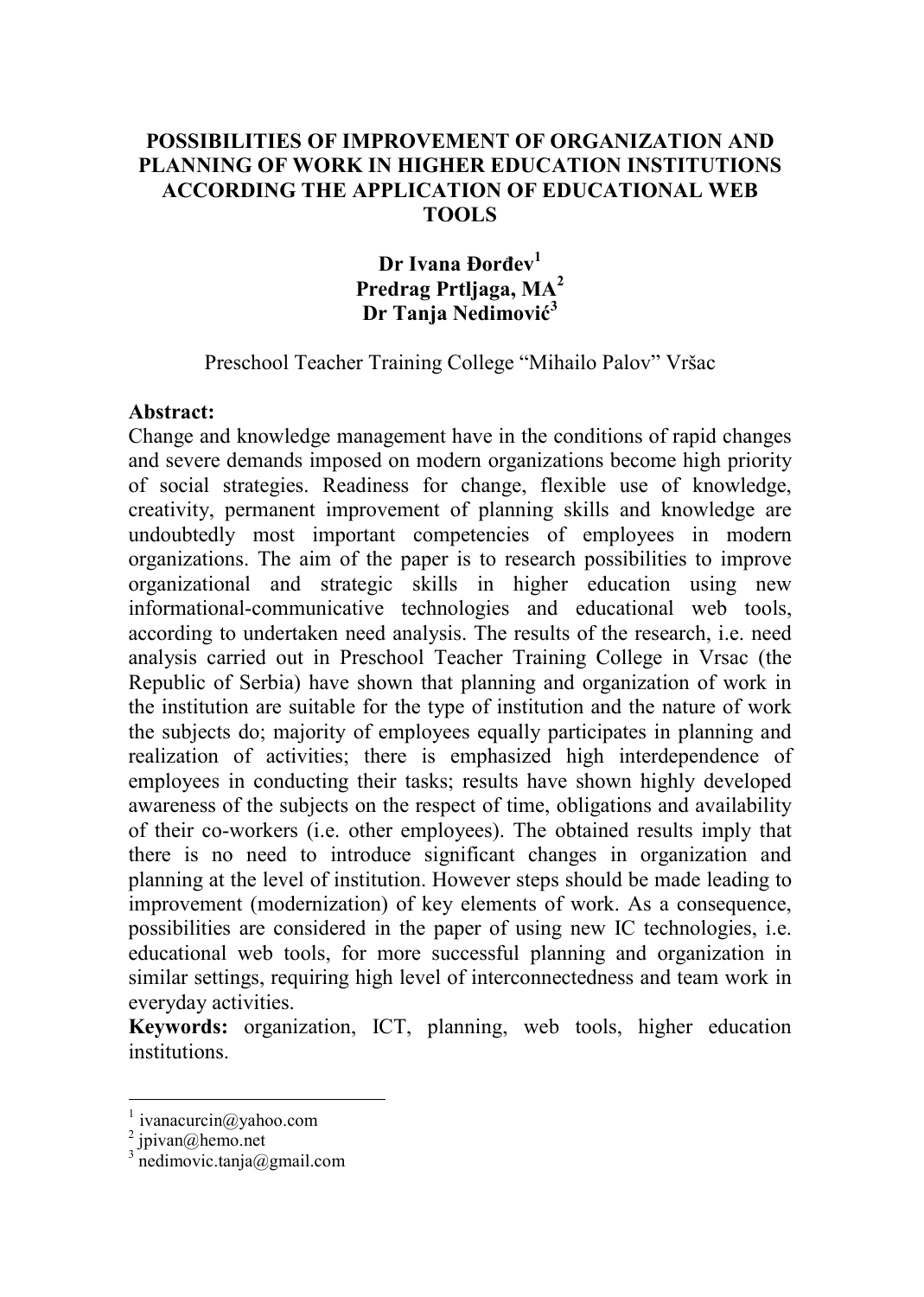# **1. Introduction**

Globalization, fast and intensive changes of market needs and requirements, changes in internal and external environment, expansion of informationalcommunicational technologies – are only some of the processes influencing extremely dynamic and permanent changes of organizational setting. Functioning of an organization in such a complex and constantly changing context has demanded readiness for change (Drucker, 1995; Koter, 1997; Nelson & Quick, 2003; Robbins, 2004, as cited by Djurisic-Bojanovic, 2007: 212), before all in organization and plan of work of institutions themselves.

Successful planning in modern context assumes respect of scientific principles, as well as principles of complexity, reality, continuity, flexibility, simultaneousness, productiveness, economy and profitability. It goes through a variety of phases: ranging from analysis of previous work, making a plan, anticipation of internal and external factors influencing work of the organization, defining of aims, creation of plans, followed by tasks designed for each potential participants, to "conceiving of measures for implementation of aims and tasks" (Ristić et al, 2008: 141). When talking about higher education institutions, it could be said that we are in the field of learning organizations (Garvin, 1993). According to Senge, "learning organizations are those whose employees permanently increase their capacities for creating results they truly want to reach [...] where people are constantly learning how to learn together" (Senge, 2003: 135), i.e. where employees do their job in such a way to constantly develop their potentials, sharing the vision of the aim with their colleagues. There is certain organizational climate in learning organizations (individual perception of organizational characteristics of the institution), as well as organizational climate (assumptions, value system, narrations, beliefs) – Nikčevič (2014: 69).

Radical novelties in functioning of modern organizations as well as in higher education institutions are rather complex and take place at the level or organization, group and individual. Individual self-development management is a precondition for improvement of work at higher education institutions and it is a dynamic process of change – "it is created in a man him/herself, and it provides him/her a possibility to establish a contact with the outer world, getting back to a person, changing both his/her personality and the environment " (Nedimović et al., 2015: 1850).

A good plan and successful organization lead, among other things, to saving of time – the only resource which is constantly and irretrievably spending. A good plan, successful organization and properly chosen tool for realization of the plan save even more time. There are certain so called time stealers in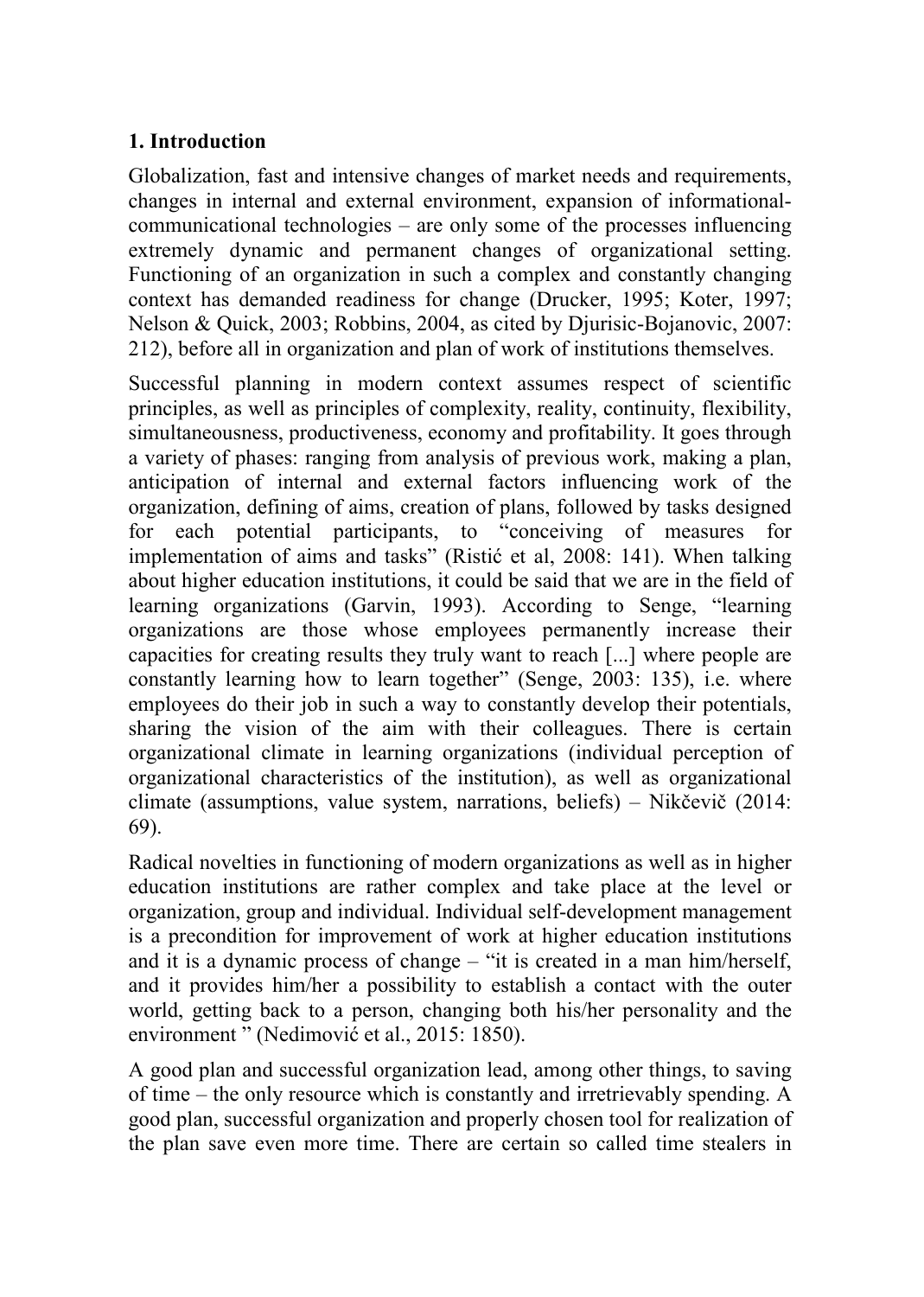work in higher education institutions: unannounced visits, private phone calls, unprepared meetings, vague aims, delays – and everyday exchanges of more version of the material among team members who work on versatile tasks: ranging from preparation of accreditation documentation, different materials for publishing and printing, to creation of documents and materials involved in organization of a scientific conference, etc. Work developing in such a way is not rarely followed by the fear that a wrong, i.e. old version of the material is sent, abundance of emails, as well as non-functional correspondence (e.g. incompatible versions of computer programs); all the stated leads to unnecessary waste of time, work energy and enthusiasm of those who work together on the same task. The results of such way of work are usually felt by future academic citizens – students. Therefore it is a duty of every higher education institution to permanently reconsider the level of success of planning and organizing at the level of institution and searches for possibilities of improvement of the current state of affairs.

Results of previous studies in the field of higher education (Prtljaga et al., 2016: 311) dealing with organizing and planning skills of those employed at the Preschool Teacher Training College in Vrsac showed that less than a half of the employees at this higher education institution estimates their own skills of planning as far below well or excellent, that majority of them (more than 75%) had never attended a seminar or training in the field of improvement of organizational and planning skills, as well as that more than half of the teaching staff uses computer for planning and organization of time and work, but not recently developed electronic tools with this purpose. All the above stated has served as an impulse to research the problem of organization and planning of work at higher education institutions.

## **2. Methodological framework of the research**

An explorative research was conducted aiming at examining the needs for improvement of planning and organization of work at a higher education institution. Research topic refers to employees' attitudes on planning and organization of work in the institution. The main research problem can be formulated in the form of the following question: Is it possible to identify the fields in which planning and organization of work in the organization, according to the analysis of organizational climate of the institution, i.e. individual perceptions of the employees on organizational characteristics of the institution and planning currently present at the institution?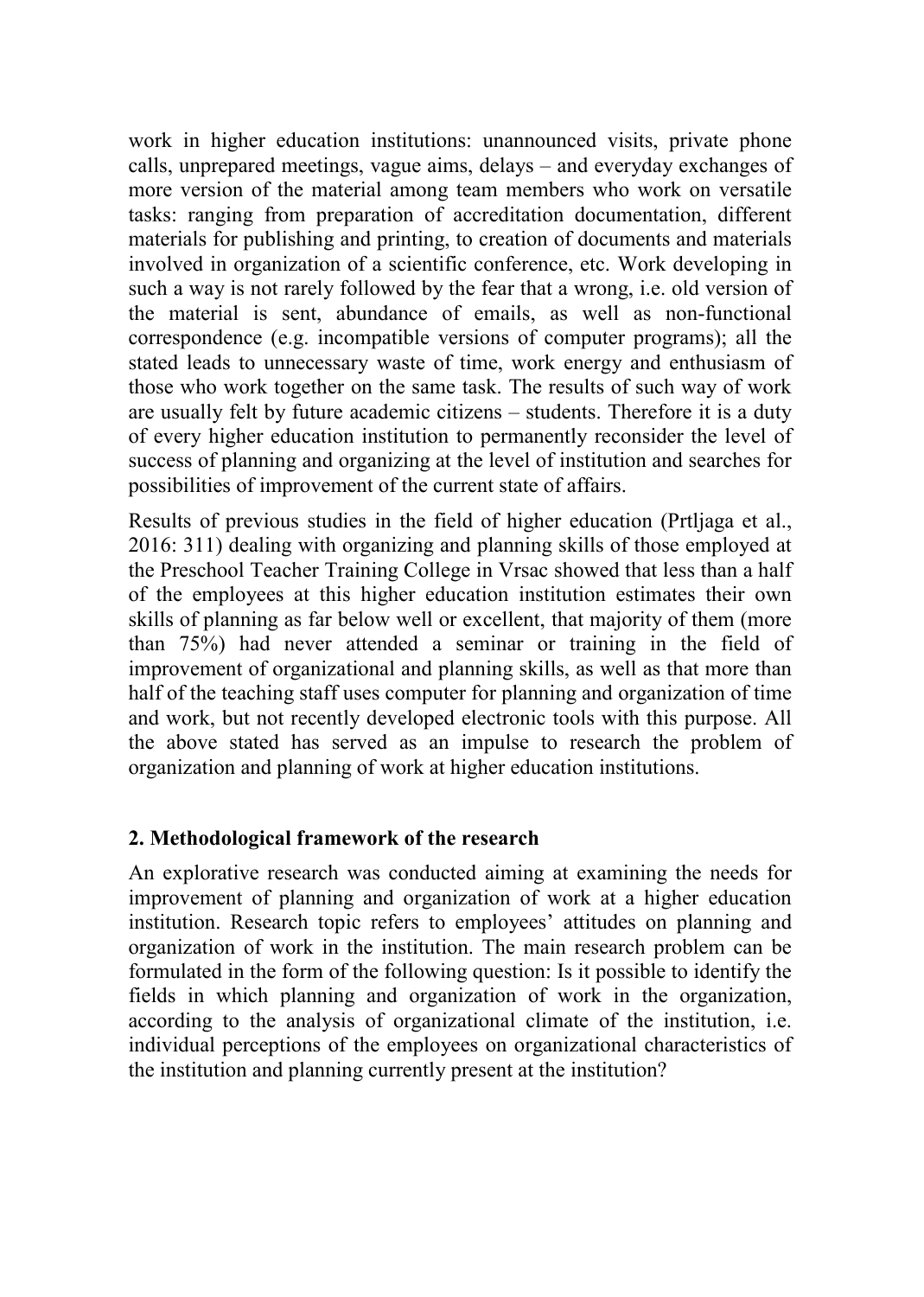## *2.1. Sample and procedure*

Total research sample included 33 subjects (25 of them were teaching staff – professors, lecturers, assistants, teaching associates and 8 of them were nonteaching staff members) employed at the Preschool Teacher Training College "Mihailo Palov" in Vrsac. Research was carried out in November 2015. The method of a poll was used in order to collect data and in order to describe and analyse the results, descriptive and analytic methods were used.

## *2.2. Instruments*

A questionnaire was construed for the purpose of the research *Examination of the needs for improvement of organization and planning at the level of an institution*. The questionnaire was anonymous and it consisted of 5 closed type questions.

## *2.3. Hypotheses*

*There is no need for a significant change of the way work is organized and planed at institutional level in the case of the Preschool Teacher Training College in Vrsac (RS).* 

# **3. Results and discussion**

The data collected according the questionnaire *Examination of the needs for improvement of organization and planning at the level of an institution*, i.e. research results are shown in the Table 1.

Table 1 Results of the poll carried out according the questionnaire *Examination of the needs for improvement of organization and planning at the level of an institution*

| Examination of the needs for improvement       | Teaching staff |               | Non-teaching staff |               |
|------------------------------------------------|----------------|---------------|--------------------|---------------|
| of organization and planning at institutional  | Number of      | $\frac{0}{0}$ | Number of          | $\frac{0}{0}$ |
| level                                          | responses      |               | responses          |               |
| How is a working day planned at your           |                |               |                    |               |
| college?                                       |                |               |                    |               |
| On a daily basis                               | 2              | 8%            | 6                  | 75%           |
| On a weekly basis                              | $\overline{2}$ | 8%            |                    | 12,5%         |
| On a monthly basis                             | 7              | 28%           | 0                  | $0\%$         |
| On a yearly basis                              | 12             | 48%           | $\mathbf{\Omega}$  | $0\%$         |
| Nothing of the above                           | $\overline{2}$ | 8%            |                    | 12,5%         |
| Do you yourself participate in planning        |                |               |                    |               |
| implementation of the planned<br><sub>or</sub> |                |               |                    |               |
| activities?                                    |                |               |                    |               |
| I actively participate in planning             | 7              | 28%           | 0                  | $0\%$         |
| I only carry out the planned activities        | 4              | 16%           | 8                  | 100%          |
| I both actively participate in planning and    | 14             | 56%           |                    | $0\%$         |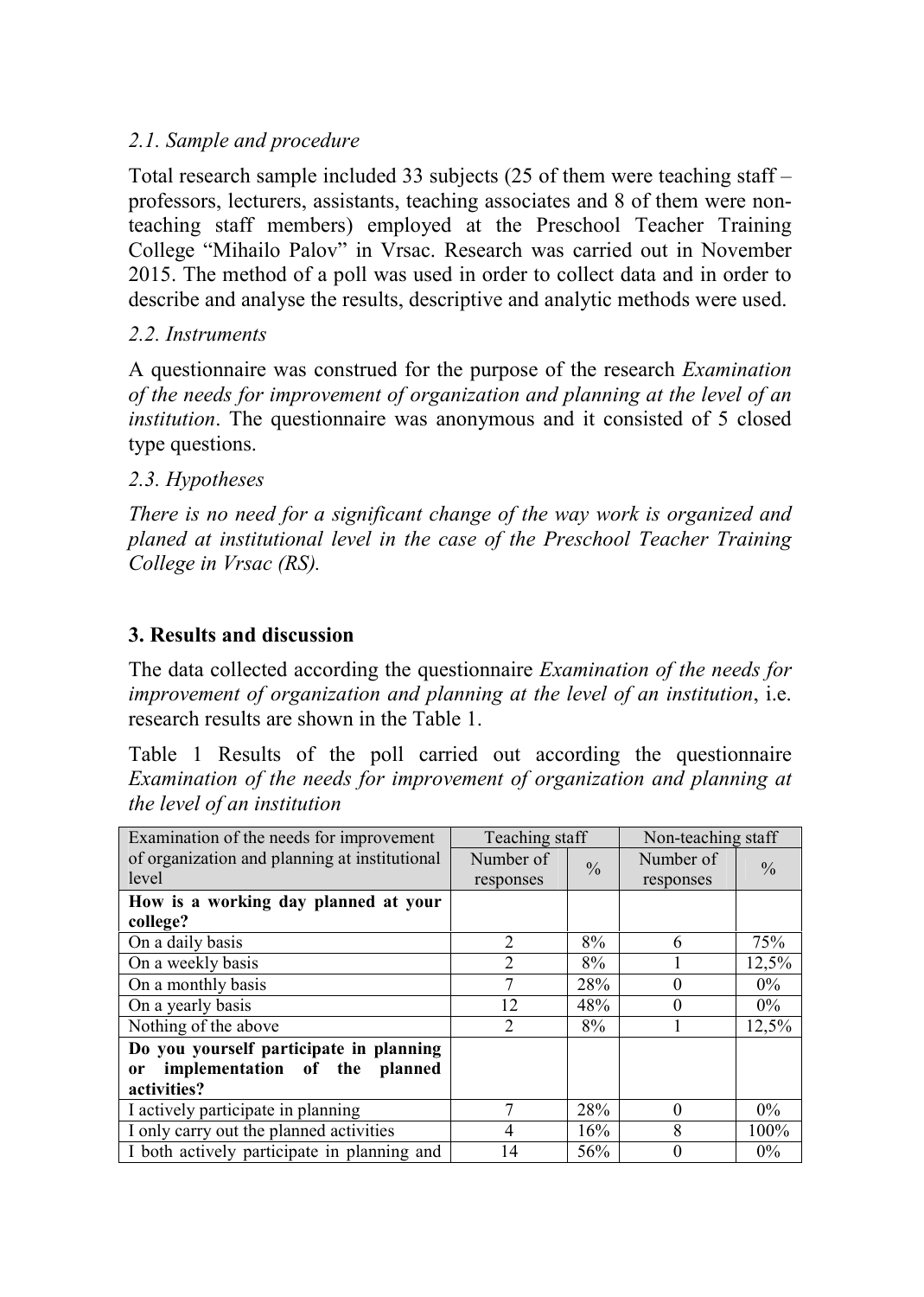| carry out the planned activities                                  |                |       |                |       |
|-------------------------------------------------------------------|----------------|-------|----------------|-------|
| To what an extend you are able to                                 |                |       |                |       |
| organize your work during the day?                                |                |       |                |       |
| Never                                                             | $\theta$       | $0\%$ | $\overline{2}$ | 25%   |
| Rarely                                                            |                | $4\%$ | $\theta$       | $0\%$ |
| Most of the time                                                  | 9              | 36%   | $\overline{2}$ | 25%   |
| Frequently                                                        | 7              | 28%   | $\overline{2}$ | 25%   |
| Always                                                            | 7              | 28%   | $\overline{2}$ | 25%   |
| No response                                                       |                | 4%    | $\theta$       | $0\%$ |
| Do you depend on others to fulfil your                            |                |       |                |       |
| obligations?                                                      |                |       |                |       |
| No, never                                                         | $\overline{4}$ | 16%   | $\Omega$       | $0\%$ |
| Rarely                                                            |                | $4\%$ |                | 12,5% |
| From time to time                                                 | 14             | 56%   | 3              | 37,5% |
| Frequently                                                        | 6              | 24%   | $\overline{2}$ | 25%   |
| Yes, always                                                       | $\theta$       | $0\%$ | $\overline{2}$ | 25%   |
| How long<br>do you<br>wait<br>for<br>the                          |                |       |                |       |
| response/reaction of others?                                      |                |       |                |       |
| I do not wait.                                                    | 6              | 24%   | $\overline{2}$ | 25%   |
| I mostly get the response/reaction within<br>the agreed deadline. | 19             | 76%   | 5              | 62,5% |
| I wait for so long that I cannot carry out my<br>part of the job. | $\theta$       | $0\%$ | 1              | 12,5% |

The Table show the following findings:

1. 48% of teachers, i.e. teaching staff, plan their working day on yearly basis, 28% of them does this every month, while only 8% of subjects plans their work weekly/daily. When talking about the non-teaching staff working at the College (secretary, i.e. the lawyer, the clerk dealing with students issues, financial department, those working on the various maintenance jobs, etc.), poll results show that they plan their working day mostly on daily basis  $(75%)$ .

2. 56% of teachers equally participate in planning and carrying out activities, while 28% of them participate in planning and 16% of teaching staff only carry out the planned activities. All non-teaching staff members only carry out the agreed, i.e. planned activities.

3. 36% of teachers point out that it is mostly possible for them to organize their work during the day, 28% of them can do it frequently and 28% of them can do it always. Only 4% of the subjects can rarely organize their work during the day. There was one questionnaire without a response: 4%. Nonteaching staff members consider that they can organize their work during the day most of the time (25%), frequently (25%), always (25%), while 1 fourth of them (25%), can never do it.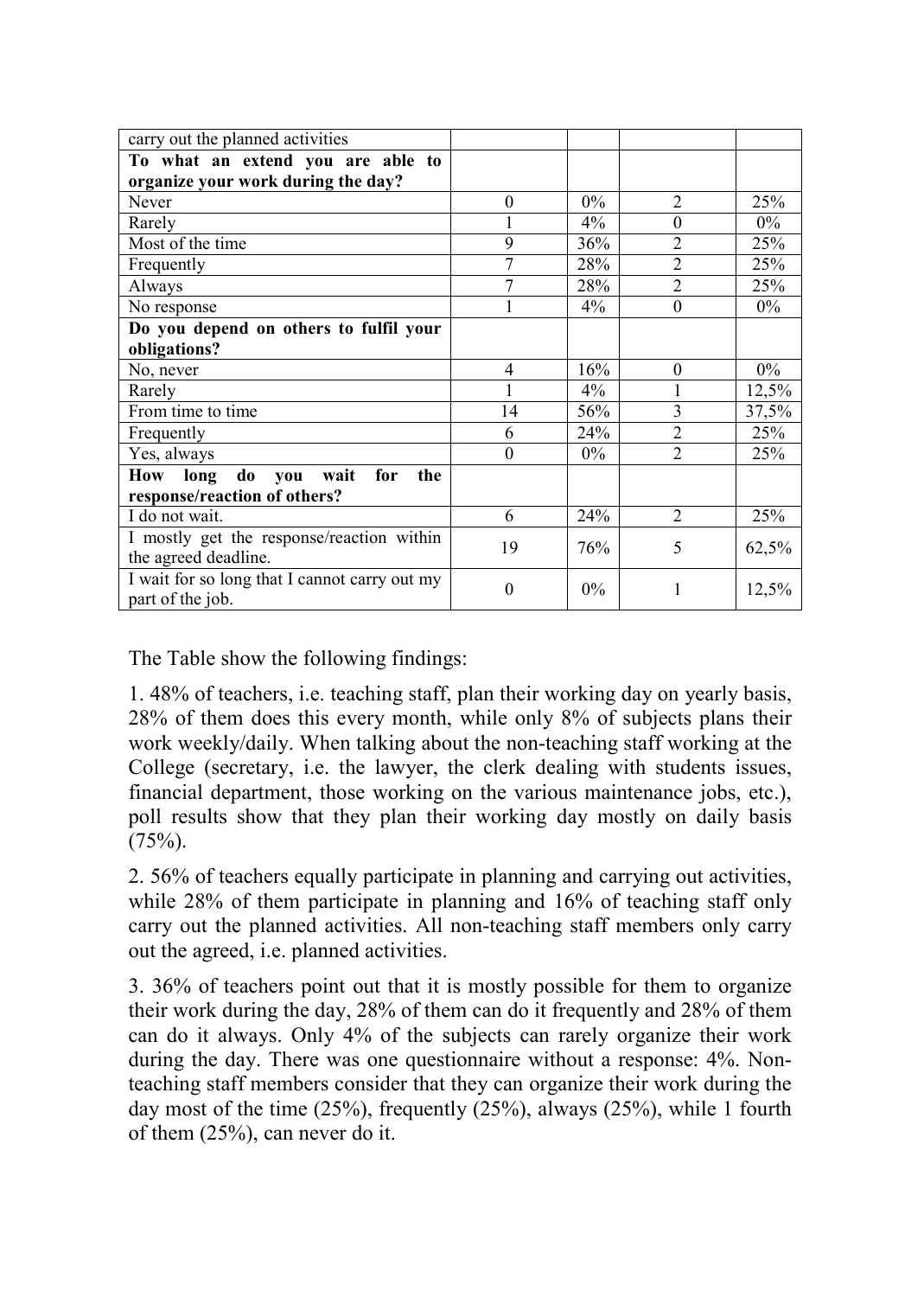4. More than half (56%) of the teachers occasionally depend on others in carrying out their tasks and obligations, while only 16% of them are completely independent, i.e. they do not depend on others. The other group of the subjects depend on others rarely (12,5%), from time to time 37,5%, and 25% of them depends on others frequently or always.

5. None of teachers' responses to the question *How long do you wait for the response/reaction of others?* was that they *wait for so long that they cannot carry out their part of the job.* 24% of them do not wait (at all), while 76% of teaching staff mostly get the response/reaction in time, i.e. within the agreed deadline. In regard to non-teaching staff, 25% do not wait for the response/reaction of others, 62% of them mostly get the response/reaction within the agreed deadline, and only 1 subject waits for so long that he/she cannot carry out his/her part of the job.

The obtained results have confirmed the initial hypothesis *H1* and, as a consequence, it is necessary to think only in the direction of improvement (modernization) of significant elements of work – organization and planning at the level of the institution, according to the available possibilities offered by the age we live in. One of primary possibilities which have occurred is the application of ICT, i.e. educational web-tools.

## **4. Educational web-tools**

As soon as it became a part of the *internet era*, education has faced huge and significant changes, especially if it is taken into consideration that the internet itself is constantly changed at high speed. Thus, it is possible to recognise certain stages of development, i.e. web *generations* (*Web 1.0, Web 2.0, Web 3.0...*) in the *internet era*.

Web 1.0 is called . Read Only" web, since the interaction between the owner of the site and its users either does not exist or it boils down to communication through a web-form, i.e. exchange of information via *e-mail*a. *Web 2.0* concept is a result of the expansion of services and sites for social networking and their use has been growing since 20014. The notion was launched by *Tim O'Reilly* in 2005, and the same year is marked as the beginning of the second phase of development of the internet – all the prior phases were called *Web 1.0*. The period marked as *Web 2.0* is not featured by significant technical-technological novelties, but by "using of web as application platform, democratization of web and use of new methods for distribution of information" (O'Reilly, 2005). The concept *Web 2.0* "refers to creation of web pages and web design enabling internet users to get involved into interactive exchange of information, participation and cooperation at the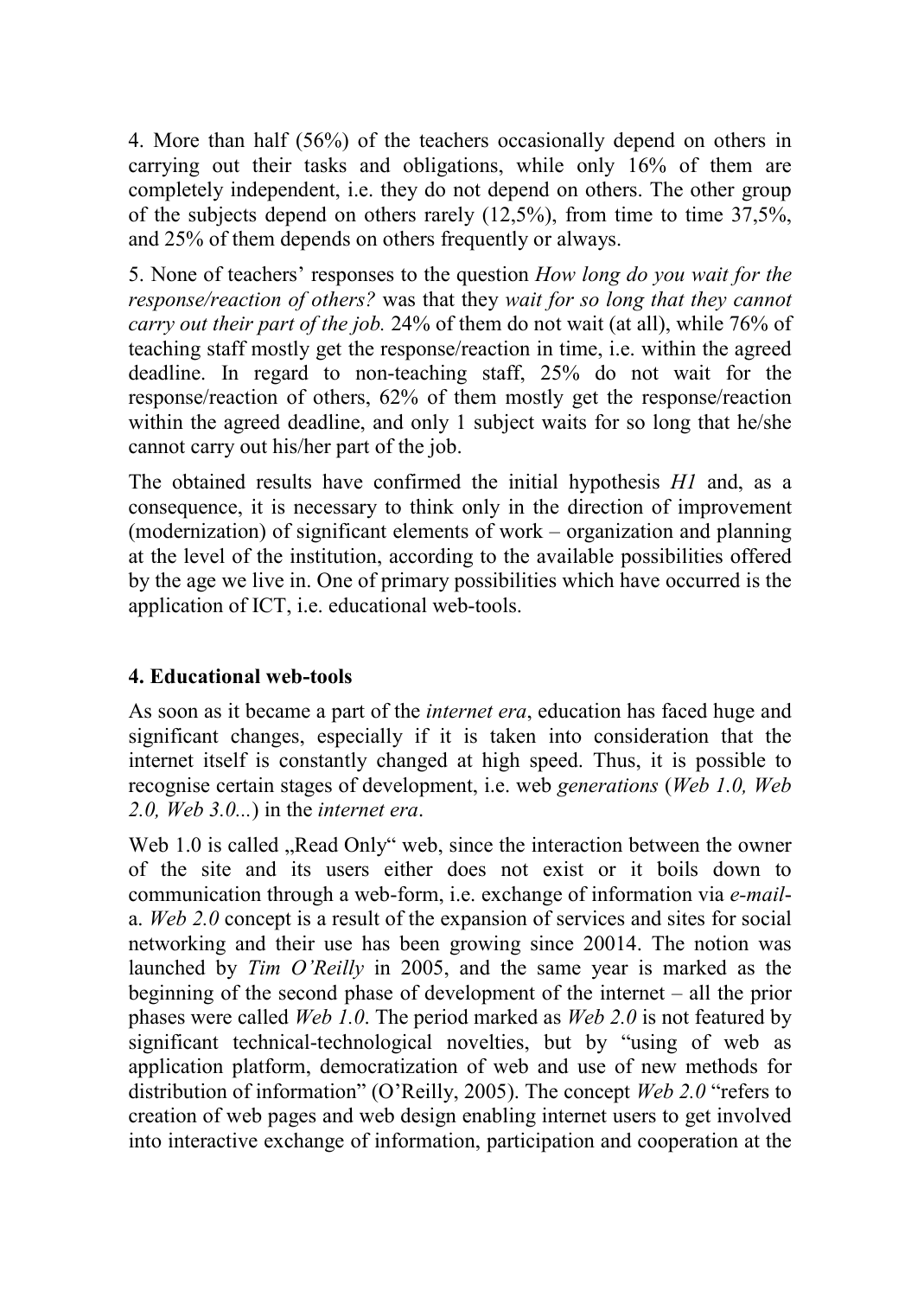global level" (Arsenijević & Andevski, 2015: 46), resulting in building up of a unique social space, significant for further development of the internet. Involvement of a great number of users, internet has become an efficient tool for collecting and multiplying of pieces of information, initiating exchange of opinions and confronted attitudes, summing up of information similar in their nature, as well as rational debate on their values" (O'Reilly, 2007: 25).

This period will be inherited by *Web 3.0*, which is called and described as *semantic web* or *data-web,* expected to get the process of education *out* of classrooms and integrate it into everyday life. It is also considered that "browsers will learn from our characteristics and behaviour patterns and offer variety search results differently according to the noticed preferences" (Petrović, 2009: 272). In other words, the search will not take place only according to key words, but the demand will be explained in an appropriate context. The most significant role in the upcoming *Web 3.0* internet era belongs to *metadata*, which should open up possibilities for semantic search, so that computers could *conclude what something means,* i.e. what the user is looking for. The discussion on when it will all begin, i.e. when the *Web 3.0* internet will come to life, goes in the direction of the most optimistic prognoses of not later than 2016, while sceptics wander if even in 2025 such a web will be possible.

In numerous blogs appearing on the internet as well as in certain professional texts dealing with the topic of education in the *Web 3.0*, the authors point to the table created by *John Moravec*, where education, i.e. the position of technology, students, teachers, school... is considered in the context of *Web* generations.

|                            | <b>Education 1.0</b>                                          | <b>Education 2.0</b>                                            | <b>Education 3.0</b>                                                                                              |
|----------------------------|---------------------------------------------------------------|-----------------------------------------------------------------|-------------------------------------------------------------------------------------------------------------------|
| Meaning is                 | Dictated                                                      | Socially constructed                                            | Socially constructed and<br>contextually reinvented                                                               |
| Technology is              | Confiscated at<br>the classroom<br>door (digital<br>refugees) | Cautiously adopted<br>(digital immigrants)                      | Everywhere (digital universe)                                                                                     |
| <b>Teaching is</b><br>done | Teacher to<br>student                                         | Teacher to student<br>and student to student<br>(progressivism) | Teacher to student, student to<br>student, student to teacher,<br>people-technology-people<br>(co-constructivism) |
| Schools are<br>located     | In a building<br>(brick)                                      | In a building or online<br>(brick and click)                    | Everywhere (thoroughly<br>infused into society: cafes,<br>bowling alleys, bars,<br>workplaces, etc.)              |
| <b>Parents view</b>        | Daycare                                                       | Daycare                                                         | A place for them to learn, too                                                                                    |

Table 2: *Education in the context of Web generations*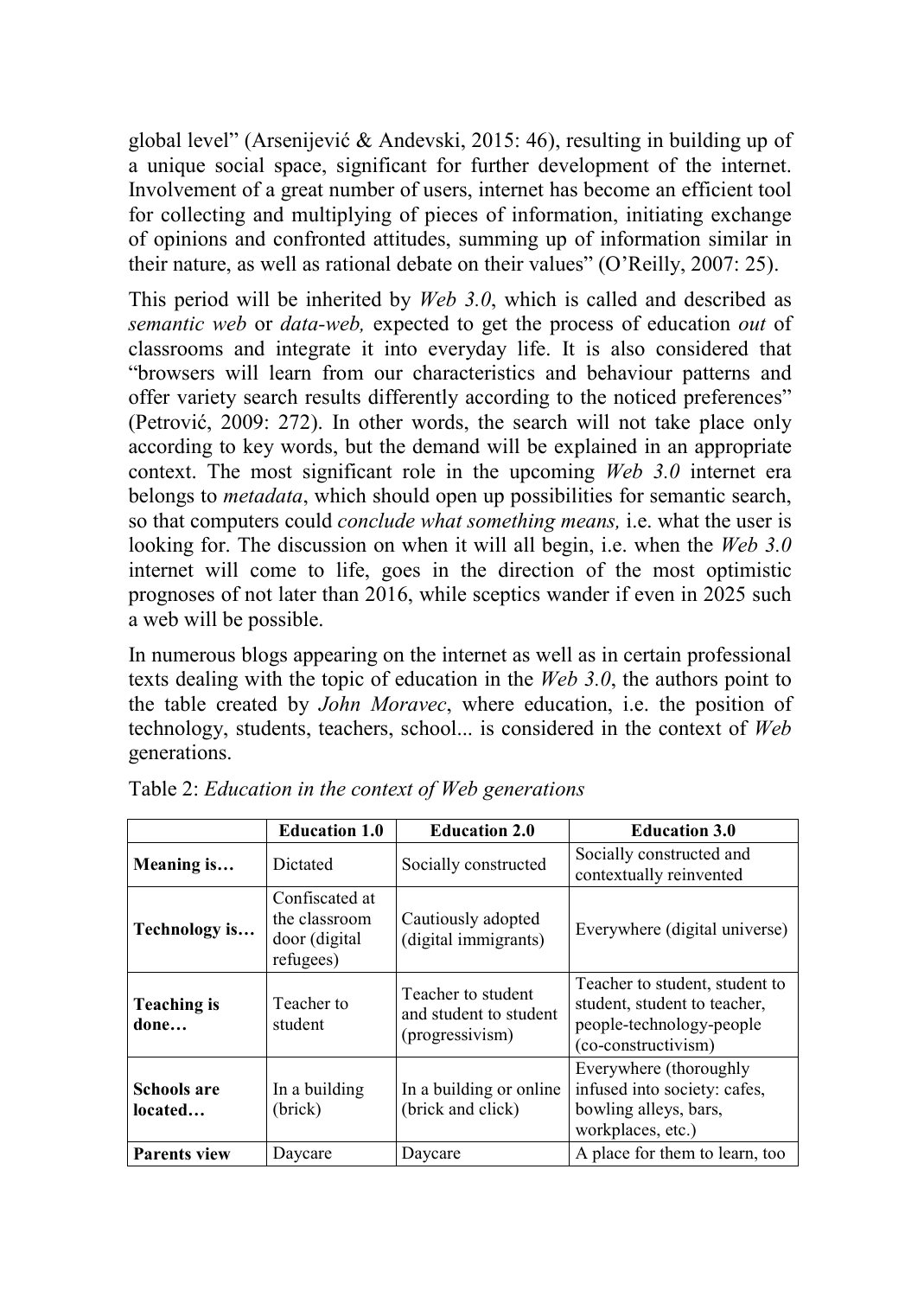| schools as                             |                                               |                                                                       |                                                       |
|----------------------------------------|-----------------------------------------------|-----------------------------------------------------------------------|-------------------------------------------------------|
| Teachers are                           | Licensed<br>professionals                     | Licensed<br>professionals                                             | Everybody, everywhere                                 |
| Hardware and<br>software in<br>schools | Are purchased<br>at great cost and<br>ignored | Are open source and<br>available at lower cost                        | Are available at low cost and<br>are used purposively |
| <b>Industry views</b><br>graduates as  | Assembly line<br>workers                      | As ill-prepared<br>assembly line workers<br>in a knowledge<br>economy | As co-workers or<br>entrepreneurs                     |

Izvor: John Moravec, https://educationfutures.com/blog/2008/02/movingbeyond-education-20/ (retrieved on 30. 3. 2016)

It is not difficult to notice the change of the "dynamics of the classroom, responsibilities and role of each agent in education, as well as the expressed expectations from education. In the first two generations, it is possible to register *changes*, while in the third phase there is a *transformation* assuming a complete *shift* in the sphere of education" (Goroshko & Samoilenko, 2011: 15).

Modern education permeated by Web communications encourages teachers and students to active cooperation with others (cooperative learning), while all the increasing number of on-line tools close to the concept *Web 2.0* can be used for the improvement of planning and organization of work at higher education institutions. Cooperative, creative tools are defined according to different categories, to be recognized as: *white boards, tools for creating web-sites and project management tools.* Created, first of all, as managerial tools for management, coordination of team work in production and IT industry, they are electronic match to conventional, agile methods. Webtools are based on *Scrum* and *Kanban,* i.e. most frequently used agile methods/techniques emphasizing the importance of communication between people involved in organization and planning of work in the processes demanding maximally efficient and fast results, as well as the maintenance of quality at high level during the project cycle as a whole.

As an illustration, what follows is a description of some of the most popular tools for project management, enabling, among other things, more efficient organization and planning of work in the institutions of the researched type, where there is high interconnectedness in carrying out tasks and an expressed need for team work.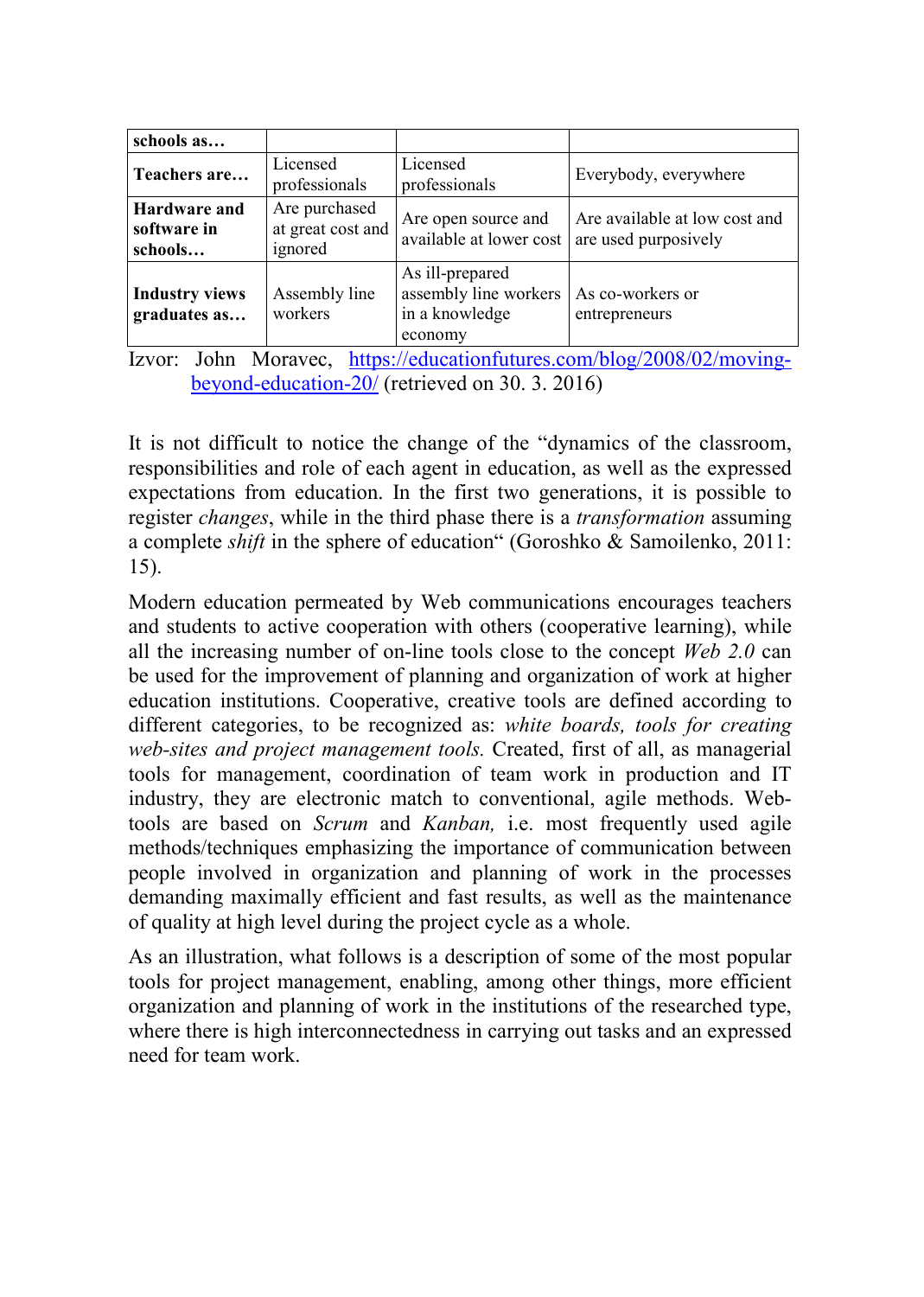## **4.1. Examples of web-tools enabling more successful planing and organization of work at higher education institutions**

Higher education based on the postulates of the Bologna declaration assumes processes of accreditation, standardization and evaluation of institutions, curricula and achievements, initiating the creation, organization and filing of increasing material, i.e. documentation. For this purpose, a higher education institution management forms smaller teams of teachers and associates who are capable of addressing these needs. Seen as project tasks, they require calendars with planers and tasks lists, cooperative pages, forums for discussions and the exchange of documents, filing of project documentation, etc. It is possible to find a whole range of more ore less complex managerial oriented tools on the internet, which can be used for this purpose. *Asana, Trello, Glasscubes, Github, ThinkBinder, Onlyoffice, Vkolab, Voo2do, Notestar* are only a few of those most popular tools which are, apart from project management, very frequently used for project teaching.

### *Asana Overview*

Asana is a task management solution that can help users to assign, create and comment on tasks from one single place. Users can stay on top of the details that are important to them and all the team's files, conversations and ideas stays in one place using this solution.

Asana is suitable for industries of all shapes and sizes where teamwork is done and is usually used in technology, healthcare industries, designing teams and marketing teams.

## *Trello Overview*

Trello is online-based task management software that is suitable for any type of business. The program will help any organization in various tasks which will result into better organization for the company. The dashboard allows the users to see all the tasks in the company and their completion status. Managers can use this program to monitor the employees as they will see who is working on a particular project and how far they have gone. Trello is an ideal collaboration tool for everyone who has tasks that need proper management. This includes freelancers, startups, small companies and large companies among others. Employees are connected across various devices and are to work as a team. Companies that have a team of people working would benefit largely from this program. You are able to see who is working on what project and also see all the completed projects marked as done.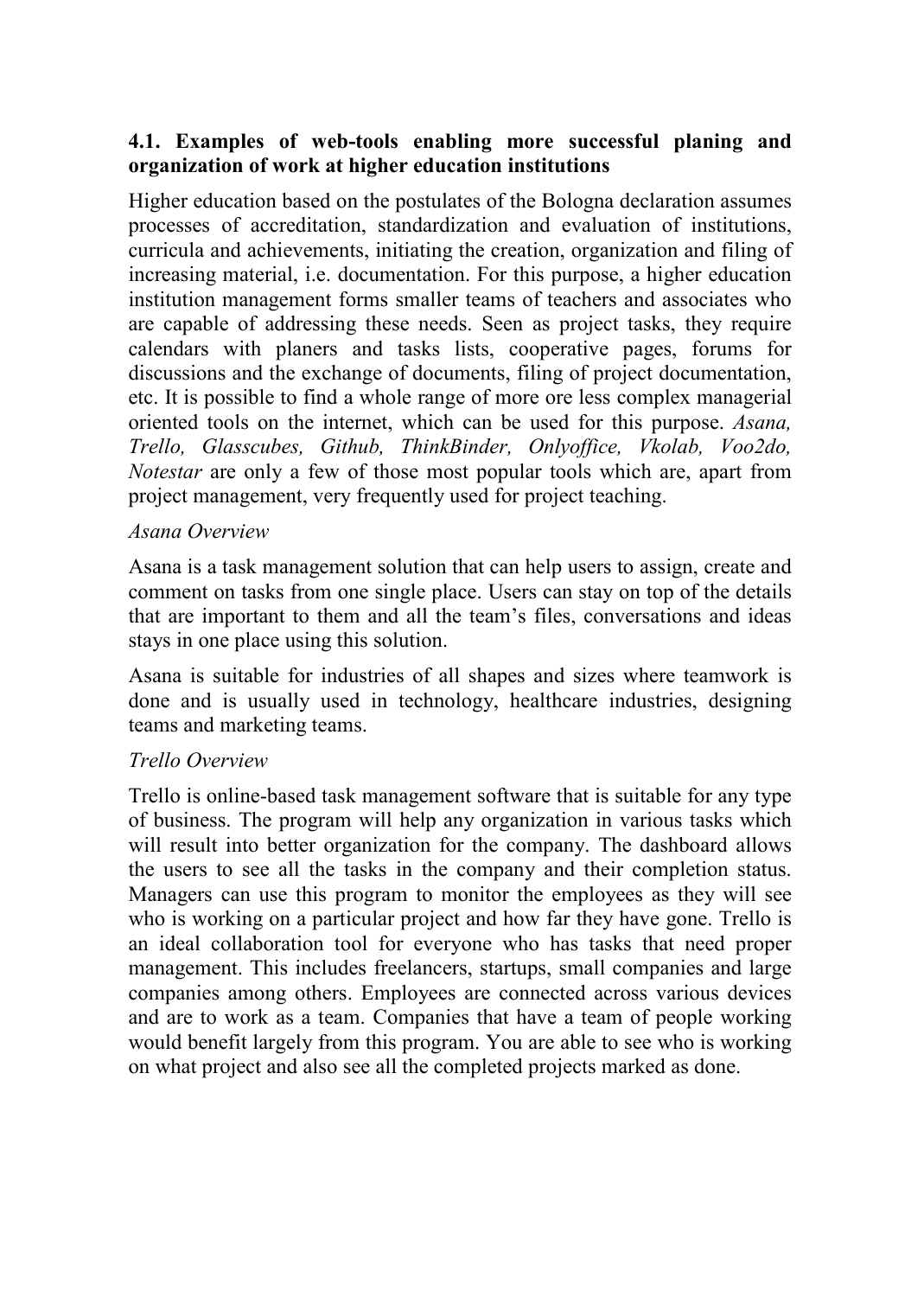### *Glasscubes Overview*

Glasscubes is a web based project and collaboration management solution for businesses of all sizes. It facilitates collaboration through multiple channels along with other capabilities. Customers of the software include small and medium businesses as well as large enterprises. Major industries where it can be used include retail and wholesale, automation and manufacturing, technology and software development, as well as education, healthcare and hospitality, and others.

Easily accessible through the internet, these tools enable forming of not only smaller, but also more complex cooperative teams. An important characteristic of this kind of functioning is that team members are not expected to be present and work in the same room, which is in accordance with the demanded and all the more present mobility of professors and students. Majority of the described tools can limit access only to team members, but when it is appropriate all the contents can become public, so that the final outcome of any *project* can be considered as a creation of a new base of theoretical or practical knowledge.

## **5. Concluding remarks**

The research dealing with the organizational climate and planning at institutional level by the employees at the Preschool Teacher Training College in Vrsac implies that there is a need to act in the direction of modernization of organization and planning of work at this higher education institution. The paper has considered possibilities of use of ICT for this purpose. The application of ICT in the field of higher education can be considered as having a double sided feature, as a use of ICT in the process of learning itself (e.g. distance learning), but also as a means for planning, operative realization and evaluation of the teaching process (timetables of lectures, exams, consultations and other obligations, preparation of documentation, providing information via web-sites, assessment and evaluation of students' progress…) – Prtljaga (2010: 279–290). Digitalization and integration of all the sub-systems of a higher education institution into a unique informational system could significantly contribute to a better organization and planning (Spasić, 2007). However, it has turned out that realization of such project is very often inefficient and long-lasting; therefore it is necessary to get an insight into real needs and accordingly use *on-line* tools, which can lead to the improvement in the domain of organization and planning in a fast and simple way. The considered webtools whose characteristics and application was briefly overviewed in the text above are a good example of application of ICT possible to use for more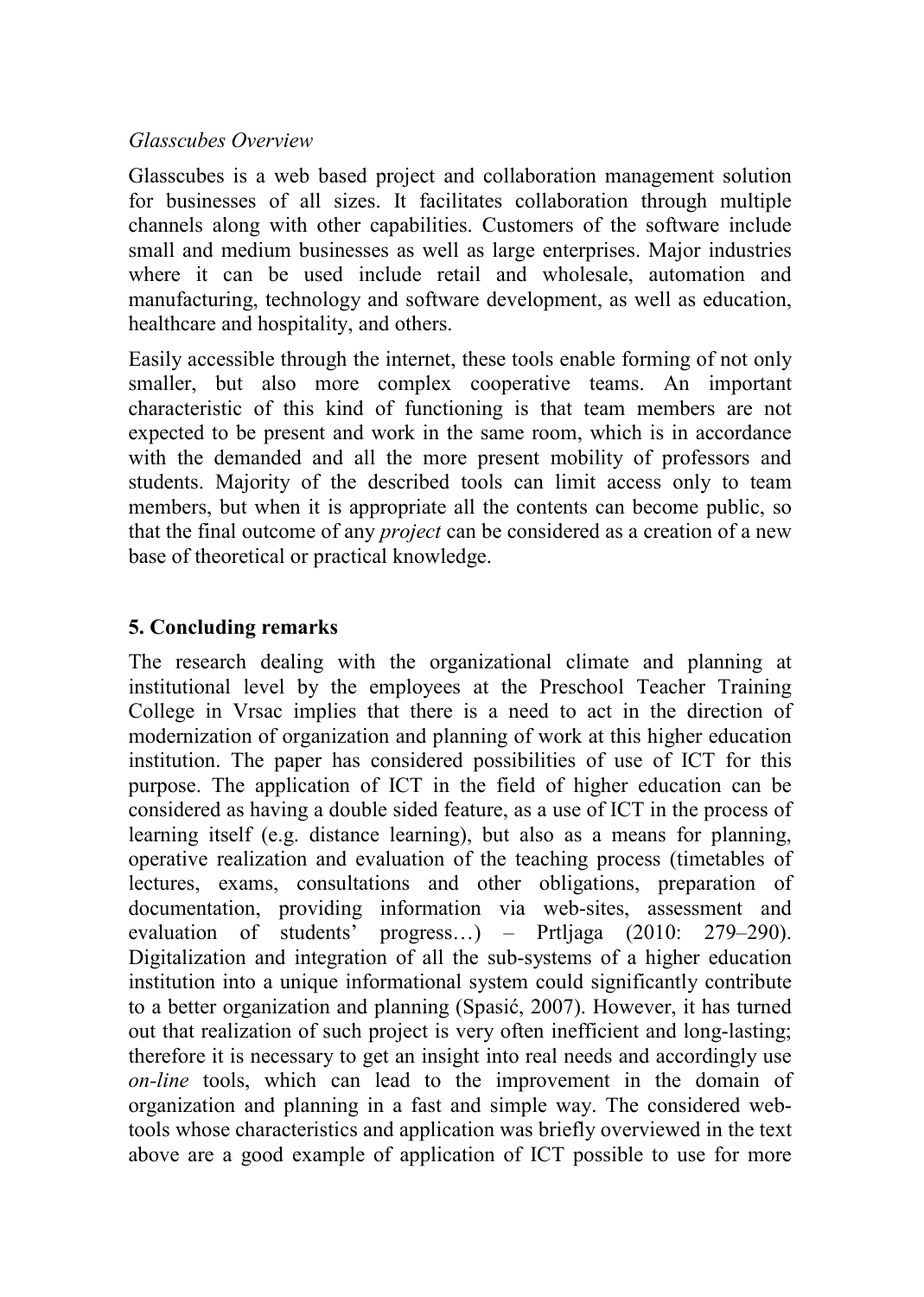successful planning and organization of work in higher education institutions (before all when talking about the work of the employed who are member of teams working on project type tasks. We suggest that the offered model is applicable not only in the institutions of similar type, but also in partner work of more organizations who work on the same tasks.

#### **References:**

- Arsenijević, J., Andevski, M. (2015). *Mreže medijske stvarnosti*. Vršac: Visoka škola strukovnih studija za obrazovanje vaspitača Mihailo Palov, Vršac; Novi Sad: Filozofski fakultet.
- Garvin, D. A. (1993). *Building a learning organization*. Harvard Business Review, 71, July August,78–91.
- Goroshko, O. I., & Samoilenko, S. A. (2011). Twitter as a Conversation through e-Learning Context. In: *Revista de Informatica Sociala 15/2011*, (str. 7–25).
- Nedimović, T., Prtljaga, J., Prtljaga, P. (2015). Characteristics of menagerial work – chances and risks, *Interdisciplinary menagement research XI.*121–130. ISSN 1847-0408.
- Nikčevič, G. (2014). Organizaciona kultura i koncept upravljanja znanjem u savremenim preduzećima. *Ekonomija: teorija i praksa* 7/1, 69–85, doi: 10.5937/etp1401069N.
- O'Reilly, T. (2007). *What is Web 2.0: Design patterns and Business Models for the Next Generation of Software*, Communications & Strategies, IDATE Consulting & Research, Montpellier. No. 65, First Quarter, 17–38.
- O'Reilly, T. (2005). *What Is Web 2.0*, downloaded 01. 6. 2010. from: http://oreilly.com/pub/a/web2/archive/what-is-web-20.html?page=1
- Petrović, M. (2009). Elektronsko učenje podržano Internet tehnologijamageneza, pojam i predviđanja razvoja. *Norma 14(3),* (str. 263–280).
- Prtljaga, P. (2010). Higher School Informational System in the Internet Environment*, Social Sciences Today: Between Theory and Practice*  (ed. Georgeta Rata and Maria Palicica), Cambridge Scholars Publishing, Newcastle upon Tyne: 279-290. (ISBN (10): 1-4438- 2405-4, ISBN (13): 978-1-4438-2405-7)
- Prtljaga, P., Nedimović, T., Đorđev, I. (2016). Improving organization and skills of planning in higher education using new informationalcommunicative technology, *Interdisciplinary management research XII.* 303–313. ISSN 1847-0408.
- Ristić, D. i saradnici (2008). *Strategijski menadžment*. Novi Sad: Cekom.
- Senge, P. M. (2003). *Peta disciplina: umeće i praksa organizacije koja uči*. Novi Sad: Adizes.